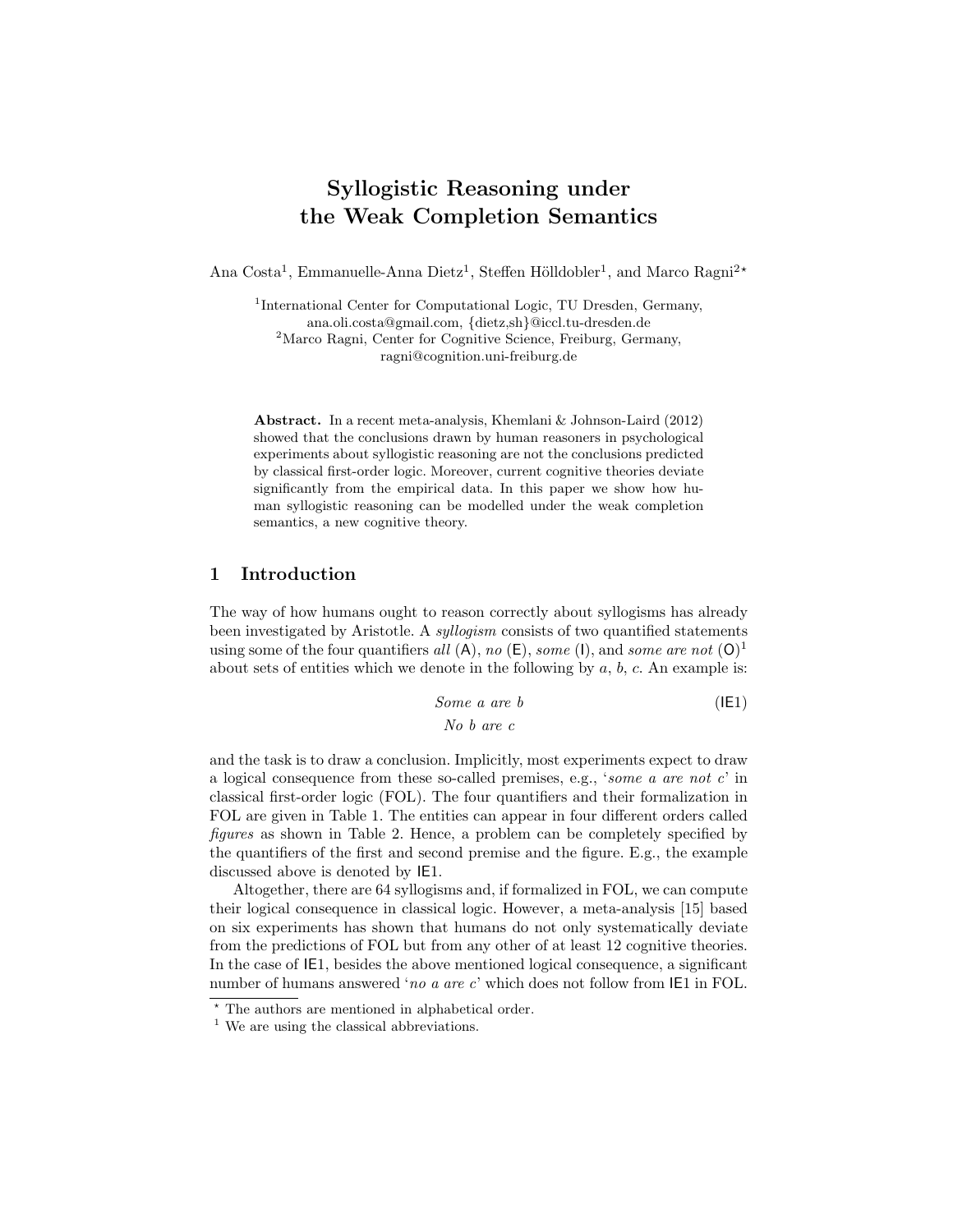| Mood                        | Natural Language | FOL.                                    | Short |
|-----------------------------|------------------|-----------------------------------------|-------|
| affirmative universal $(A)$ | all a are b      | $\forall X(a(X) \rightarrow b(X))$      | Aab   |
| affirmative existential (I) | some a are b     | $\exists X(a(X) \wedge b(X))$           | lab   |
| negative universal $(E)$    | no a are b       | $\forall X(a(X) \rightarrow \neg b(X))$ | Eab   |
| negative existential $(O)$  | some a are not b | $\exists X(a(X) \wedge \neg b(X))$      | Oab   |

Table 1. The four syllogistic moods together with their logical formalization.

|                |     | Figure 1 Figure 2 Figure 3 Figure 4 |     |     |
|----------------|-----|-------------------------------------|-----|-----|
| First Premise  | a-b | b-a                                 | a-b | b-a |
| Second Premise | b-c | c-b                                 | c-h | b-c |

Table 2. The four figures used in syllogistic reasoning.

In recent years, a new cognitive theory based on the weak completion semantics (WCS) has been developed. It has its roots in the ideas first expressed by Stenning and van Lambalgen [23], but is mathematically sound [11], and has been successfully applied – among others – to the suppression task  $[6]$ , the selection task [7], the belief bias effect [18,19,2], to reasoning about conditionals [3,5] and to spatial reasoning [4]. Hence, it was natural to ask whether WCS is competitive in syllogistic reasoning and how it performs with respect to the cognitive theories considered in [15].

In the following, three important cognitive approaches are presented and compared to predictions made by WCS. Firstly, we show how to adequately represent the syllogisms in logic programs and, secondly, we demonstrate how to reason with respect to them. Afterwards we compare the results under the WCS with the results of FOL, the syntactic rule based theory PSYCOP [22], the Verbal Model Theory [21] and the Mental Model Theory [13].<sup>2</sup> These two model-based theories performed the best in the meta-analysis.

The predictions of the theories FOL, PSYCOP, Verbal, and Mental Models for the syllogisms OA3, EA3, and AA4 and those of the participants, taken from [15], are depicted in Table 3, where the participants were 156 high school to university students. The significant percentage of participants means that the number of participants who chose for the particular conclusion, was too high for

 $^{\rm 2}$  http://mentalmodels.princeton.edu/models/mreasoner/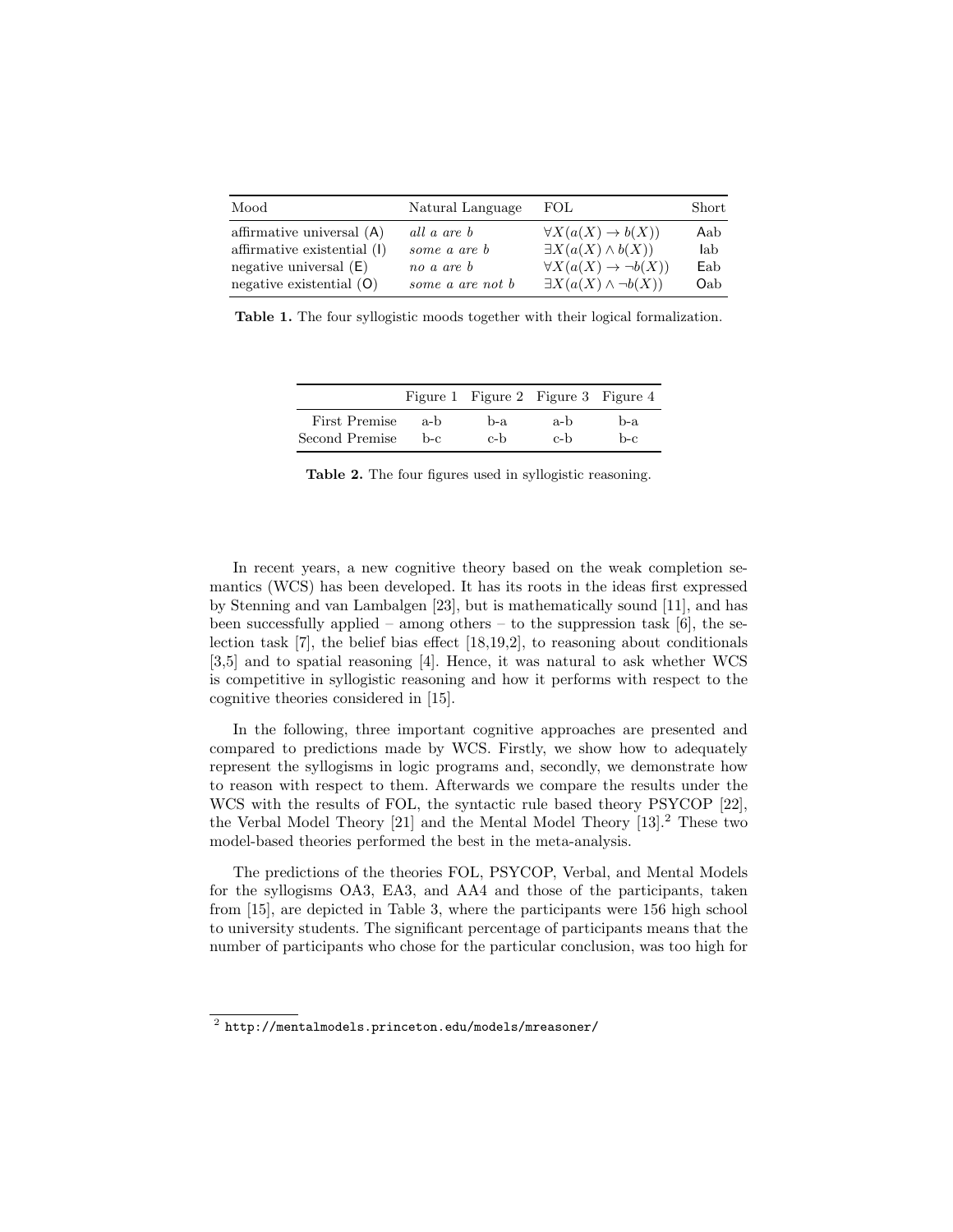|                 | Participants | FOL                  | PSYCOP               | Verbal Models | Mental Models         |
|-----------------|--------------|----------------------|----------------------|---------------|-----------------------|
| OA <sub>4</sub> | Oca          | Oca                  | Oca, Ica, Iac        | Ocs, NVC      | Oca, Oac, NVC         |
| EA <sub>3</sub> | Eac          | Eac, Eca<br>Oac, Oca | Eac, Eca<br>Oac, Oca | NVC, Eca      | Eac, Eca              |
| AA4             | Aac, NVC     | lac, Ica             | lac, Ica             | NVC, Aca      | Aca, Aac,<br>lac, Ica |

Table 3. The conclusions drawn by a significant percentage of participants are highlighted in gray and compared to the predictions of the theories FOL, PSYCOP, Verbal, and Mental Models for the syllogisms OA4, EA3, and AA4. NVC stands for no valid conclusion.

the conclusion to be chosen randomly.<sup>3</sup> The interested reader is referred to  $[15]$ for more details.

FOL and the other three cognitive theories make different predictions. In particular, each theory provides at least one prediction which is correct with respect to classical FOL and provides an additional prediction which is false with respect to classical FOL. Currently, the best overall results are achieved by the Verbal Models Theory which predicts 84% of the participants responses, closely followed by the Mental Model Theory with 83%, whereas PSYCOP predicts 77% of the participants responses.

# 2 Weak Completion Semantics

The general notation, which we will use in the paper, is based on [16,10].

## 2.1 Logic Programs

We assume the reader to be familiar with logic and logic programming, but recall basic notions and notations. A (logic) program is a finite set of (program) clauses of the form  $A \leftarrow \top$ ,  $A \leftarrow \bot$  or  $A \leftarrow B_1 \land \dots \land B_n$ ,  $n > 0$ , where A is an atom,  $B_i$ ,  $1 \leq i \leq n$ , are literals and  $\top$  and  $\bot$  denote truth and falsehood, respectively. A is called head and  $\top$ ,  $\bot$  as well as  $B_1 \wedge \ldots \wedge B_n$  are called body of the corresponding clause. Clauses of the form  $A \leftarrow \top$  and  $A \leftarrow \bot^4$  are called

<sup>&</sup>lt;sup>3</sup> The threshold for the percentage to be significant is determined as follows: Given that there are nine different conclusion possibilities, the chance that a conclusion has been chosen randomly is  $1/9 = 11.1\%$ . A binomial test shows that if a conclusion is drawn in more than 16% of the cases by the participants it is unlikely that is has been chosen by just random guesses. The statistical analysis is elaborately explained in [15].

<sup>&</sup>lt;sup>4</sup> We consider weak completion semantics and, hence, a clause of the form  $A \leftarrow \perp$  is turned into  $A \leftrightarrow \perp$  provided that this is the only clause where A is the head of.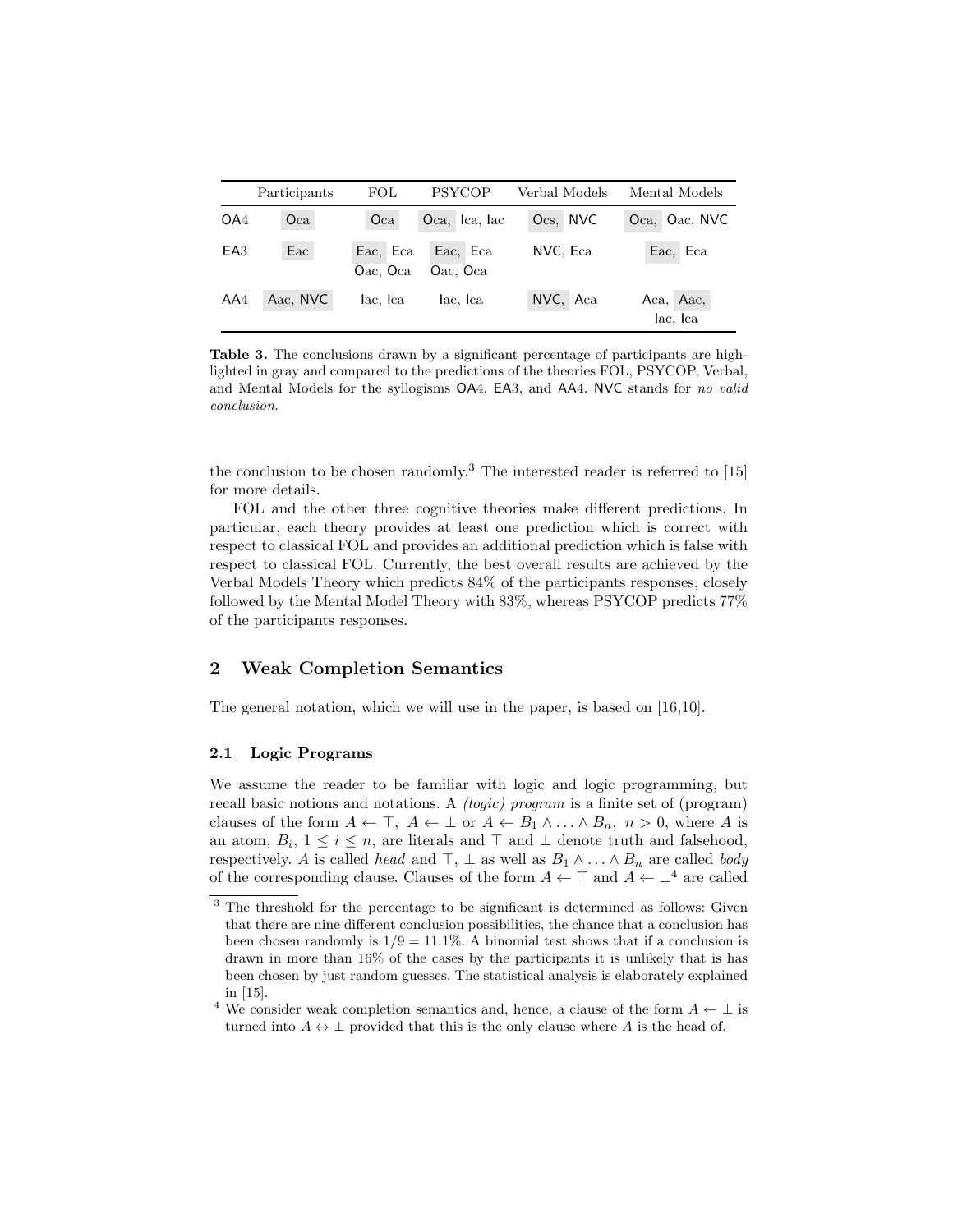| $\begin{array}{c c} F & \neg F \\ \hline \top & \bot \\ \bot & \top \\ \hline \mathsf{U} & \mathsf{U} \end{array}$ | $\land$ $\top$ $\cup$ $\bot$ | $V$ $T U \bot$          | $\leftarrow$ TU $\perp$ | $\leftrightarrow$ TU I |
|--------------------------------------------------------------------------------------------------------------------|------------------------------|-------------------------|-------------------------|------------------------|
|                                                                                                                    | TTUI                         | TITTT                   | $T$ $TT$ $T$ $T$        | TITU                   |
|                                                                                                                    | $U U U  \perp$               | $U \top U U$            | UUTT                    | $U U \top U$           |
|                                                                                                                    | 111111                       | $\perp$ $\perp$ $\perp$ | $\perp$ $\perp$ U T     | $\perp$ $\perp$ U T    |

Table 4. The truth tables for the connectives under L-logic.  $\top$ ,  $\bot$ , and U denote true, false, and unknown, respectively.

positive and negative facts, respectively. We restrict terms to be constants and variables only, i.e., we consider *data logic programs*. Throughout this paper,  $\mathcal{P}$ denotes a program. We assume for each  $P$  that the alphabet consists precisely of the symbols occurring in  $\mathcal P$  and that non-propositional programs contain at least one constant.

 $g\mathcal{P}$  denotes the set of all ground instances of clauses occurring in  $\mathcal{P}$ , where a ground instance of clause  $C$  is obtained from  $C$  by replacing each variable occurring in  $C$  by a term not containing any variables. A ground atom  $A$  is defined in  $\epsilon P$  iff  $\epsilon P$  contains a clause whose head is A; otherwise A is said to be undefined.  $def(S, \mathcal{P}) = \{A \leftarrow Body \in \mathbf{g} \mathcal{P} \mid A \in \mathcal{S} \vee \neg A \in \mathcal{S}\}\)$  is called definition of S in P, where S is a set of ground literals. S is said to be *consistent* iff it does not contain a pair of complementary literals. The set of atoms occurring in  $g\mathcal{P}$ is denoted as  $atoms(\mathcal{P})$ .

#### 2.2 Three-Valued Lukasiewicz Logic

We consider the three-valued Lukasiewicz logic (L-logic, [17]), for which the corresponding truth values are  $\top$ ,  $\bot$  and U, which mean true, false and unknown, respectively. A *three-valued interpretation I* is a mapping from formulas to a set of truth values  $\{\top, \bot, \mathsf{U}\}\$ . The truth value of a given formula under I is determined according to the truth tables in Table 4. We represent an interpretation as a pair  $I = \langle I^{\top}, I^{\perp} \rangle$  of disjoint sets of atoms, where  $I^{\top}$  is the set of all atoms that are mapped to  $\top$  by I, and  $I^{\perp}$  is the set of all atoms that are mapped to  $\perp$ by I. Atoms which do not occur in  $I^{\top} \cup I^{\perp}$  are mapped to U. Let  $I = \langle I^{\top}, I^{\perp} \rangle$ and  $J = \langle J^{\top}, J^{\perp} \rangle$  be two interpretations:  $I \subseteq J$  iff  $I^{\top} \subseteq J^{\top}$  and  $I^{\perp} \subseteq J^{\perp}$ .  $I(F) = \top$  means that a formula F is mapped to true under I. M is a model of  $P$  if it is an interpretation, which maps each clause occurring in  $gP$  to  $\top$ . I is the *least model* of  $P$  iff for any other model J of  $P$  it holds that  $I \subseteq J$ .

## 2.3 Least Models under the Weak Completion

For a given  $P$ , consider the following transformation:

- 1. For each ground atom A which is defined in  $P$ , replace all clauses of the form  $A \leftarrow Body_1, \ldots, A \leftarrow Body_m$  occurring in  $\mathbf{g} \mathcal{P}$  by  $A \leftarrow Body_1 \vee \ldots \vee Body_m$ .
- 2. Replace all occurrences of  $\leftarrow$  by  $\leftrightarrow$ .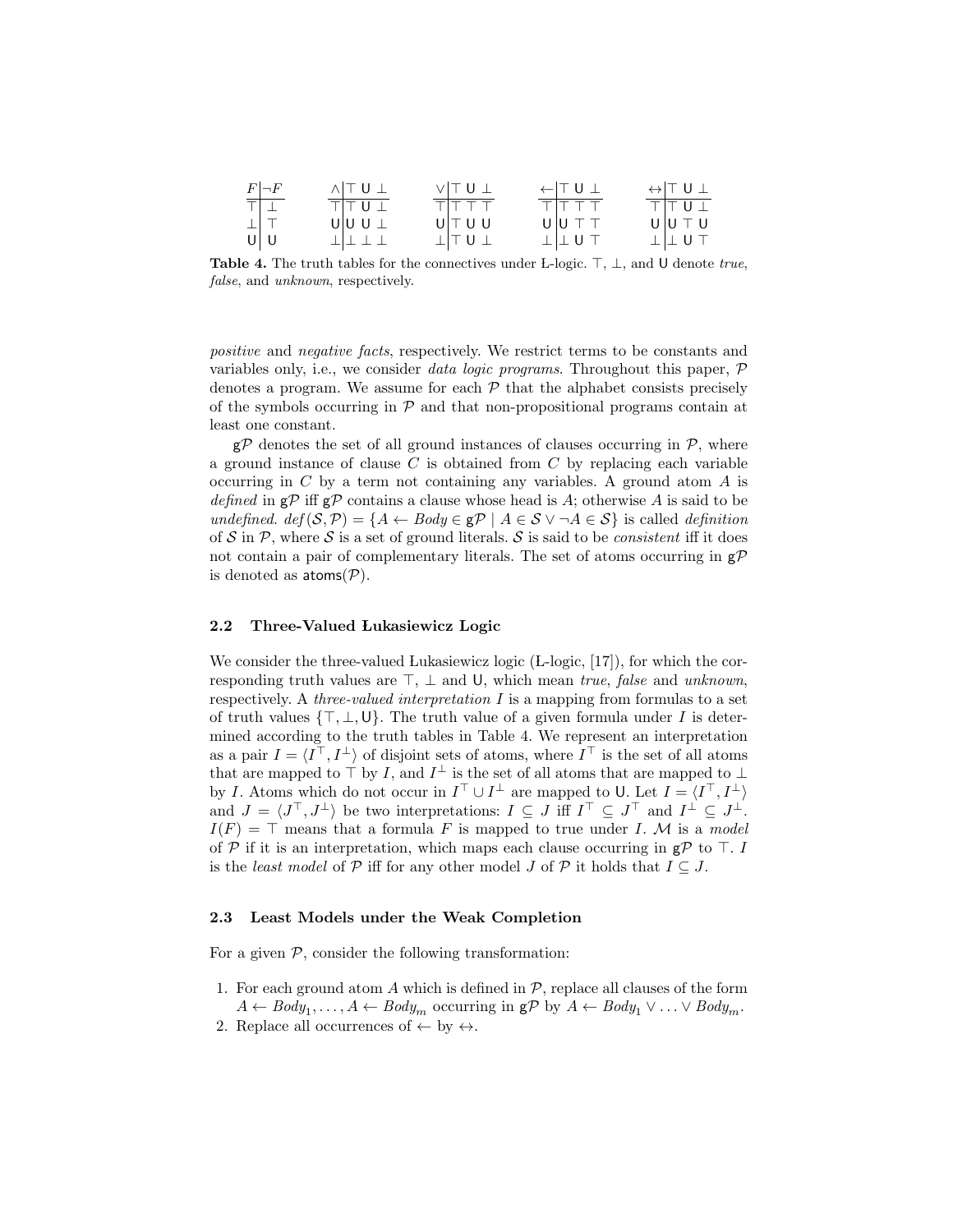The obtained ground program is called *weak completion* of  $P$  or  $wcP$ .<sup>5</sup>

It has been shown in [12] that logic programs as well as their weak completions admit a least model under L-logic. Moreover, the least L-model of  $wc\mathcal{P}$  can be obtained as the least fixed point of the following semantic operator, which is due to Stenning and van Lambalgen [23]: Let  $I = \langle I^{\top}, I^{\perp} \rangle$  be an interpretation.  $\Phi_{\mathcal{P}}(I) = \langle J^{\top}, J^{\perp} \rangle$ , where

$$
J^{\top} = \{ A \mid A \leftarrow Body \in def(A, P) \text{ and } Body \text{ is } true \text{ under } \langle I^{\top}, I^{\perp} \rangle \}
$$
  

$$
J^{\perp} = \{ A \mid def(A, P) \neq \emptyset \text{ and }
$$
  
*Body is false* under  $\langle I^{\top}, I^{\perp} \rangle$  for all  $A \leftarrow Body \in def(A, P) \}$ 

Weak completion semantics (WCS) is the approach to consider weakly completed logic programs and to reason with respect to the least L-models of these programs. We write  $P \models_{wcs} F$  iff formula F holds in the least L-model of  $wc\mathcal{P}$ . In the remainder of this paper,  $\mathcal{M}_{\mathcal{P}}$  denotes the least L-model of  $wc\mathcal{P}$ .

The correspondence between weak completion semantics and well-founded semantics [24] for tight programs, i.e. those without positive cycles, is shown in [8].

## 2.4 Integrity Constraints

A set of integrity constraints IC consists of clauses of the form  $U \leftarrow \text{Body}$ , where Body is a conjunction of literals and U denotes the unknown.<sup>6</sup> Hence, an interpretation maps an integrity constraint to  $\top$  iff Body is either mapped to U or ⊥. This understanding is similar to the definition of the integrity constraints for the well-founded semantics in [20]. Given an interpretation  $I$  and a set of integrity constraints  $IC$ , I satisfies  $IC$  iff all clauses in  $IC$  are true under I.

## 3 Reasoning Towards an Appropriate Logical Form

We will apply four principles in developing a logical form for the representation of syllogisms.

#### 3.1 Licenses for Inferences

Stenning and van Lambalgen [23] propose to formalize conditionals in human reasoning not by inferences straight away, but rather by *licenses for inferences*. For example, the conditional if  $p(X)$  then  $q(X)$  is represented by the program

$$
\{q(X) \leftarrow p(X) \land \neg ab(X), \ ab(X) \leftarrow \bot\},\
$$

which states that  $q(X)$  holds if  $p(X)$  and  $\neg ab(X)$  hold and  $\neg ab(X)$  holds, where  $\neg ab(X)$  means that nothing is abnormal for X with respect to this clause.

 $\frac{5}{\sqrt{5}}$  Note that undefined atoms are not identified with  $\perp$  as in the completion of P [1].

<sup>6</sup> Formally, we need to extend the alphabet by this symbol.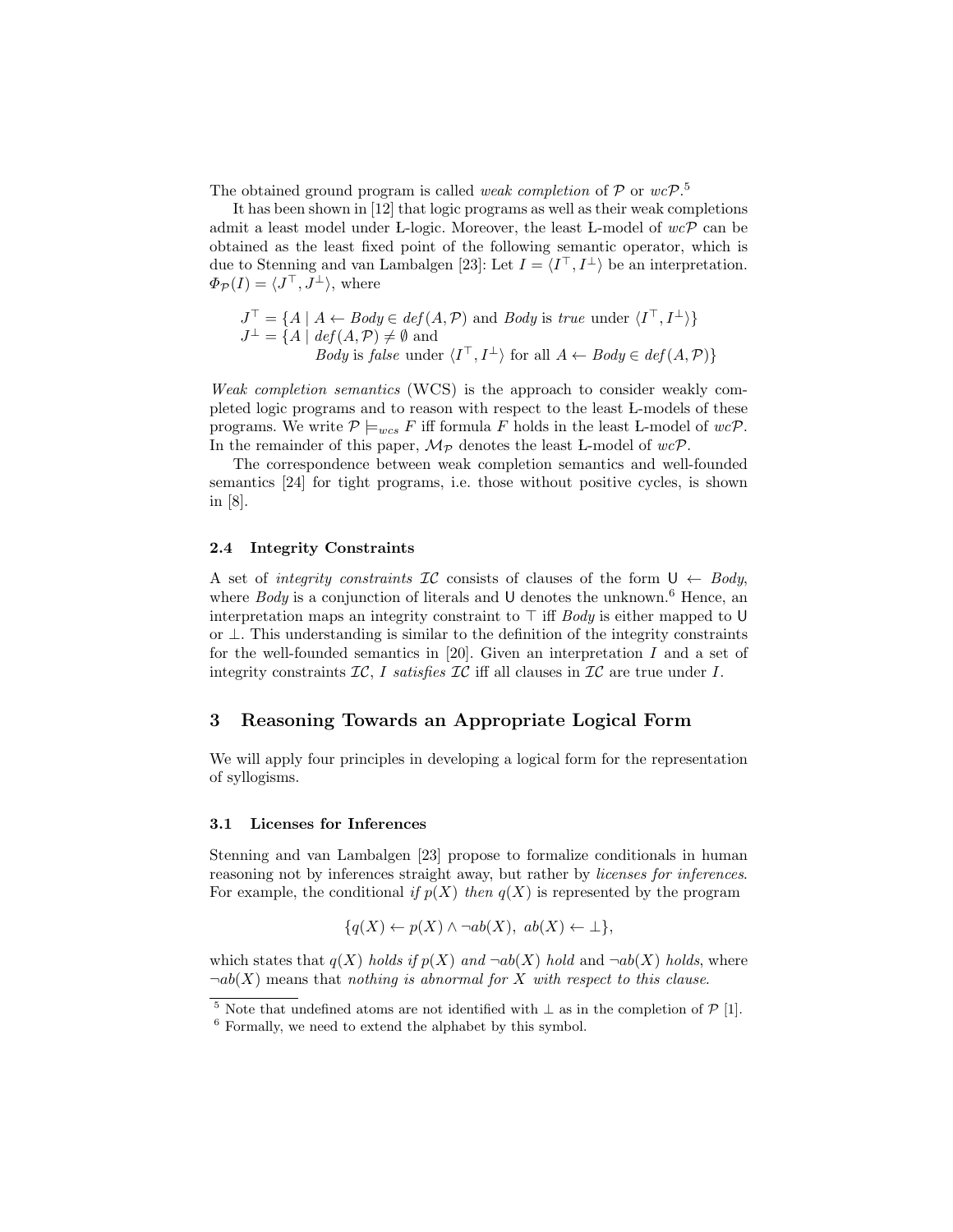#### 3.2 Existential Import and Gricean Implicature

Humans do understand quantifiers differently due to a pragmatic understanding of language. For instance, in natural language we normally do not quantify over things that do not exist. Consequently, for all implies there exists. This appears to be in line with human reasoning and has been called the Gricean Implicature [9]. Several theories like the theory of mental models [14] or mental logic [22] assume that the sets we quantify about are not empty. Likewise, Stenning and van Lambalgen [23] have shown that humans require existential import for a conditional to be true. Furthermore, as mentioned in [15], the quantifier 'some a are b' often implies that 'some a are not b', which again can be explained by assuming the Gricean Implicature: Someone would not state 'some a are b' if that person knew that 'all a are b'. As the person does not say 'all a are b' but instead 'some a are b', we have to assume that 'not all a are b', which in turn implies 'some a are not b'.

#### 3.3 Negation by Transformation

Logic programs do not allow negative literals as heads of clauses. In order to represent a negative conclusion  $\neg p(X)$  an auxiliary formula  $p'(X)$  is used together with a clause  $p(X) \leftarrow \neg p'(X)$  and the integrity constraint  $\mathsf{U} \leftarrow p(X) \wedge p'(X)$ . This is a widely used technique in logic programming. Together with the principle discussed in Section 3.1, the additional clause becomes  $p(X) \leftarrow \neg p'(X) \land$  $\neg ab_{npp}(X)$ , and its weak completion is  $p(X) \leftrightarrow \neg p'(X) \land \neg ab_{npp}(X)$ , stating that  $p'$  is the negation of p iff nothing abnormal is known with respect to that clause. The integrity constraint states that an object cannot belong to both, p and  $p'$ . We call this principle negation by transformation.

#### 3.4 Unknown Generalization

Humans seem to distinguish between 'some y are z' and 'some z are y', as the results reported in [15] show. However, if we would represent 'some y are  $z$ ' by  $\exists X(y(X) \wedge z(X))$  then this is semantically equivalent to  $\exists X(z(X) \wedge y(X))$  in FOL because conjunction is commutative. Likewise, humans seem to distinguish between 'some y are z' and 'all y are z', as we have already explained in Section 3.2. Accordingly, if we only observe that an object  $o$  belongs to  $y$  and  $z$  then we do not want to conclude both, 'some y are z' and 'all y are z'.

In order to prevent such unwanted conclusions we introduce the following principle: if we know that 'some y are z' then there must not only be an object  $o_1$ which belongs to y and z (by Gricean implicature) but there must be another object  $o_2$  which belongs to y and for which it is unknown whether it belongs to z. We call this principle unknown generalization.

# 4 Representing the Syllogisms

Based on the principles presented in the previous section, we can now represent the syllogisms by logic programs. The programs will be specified using the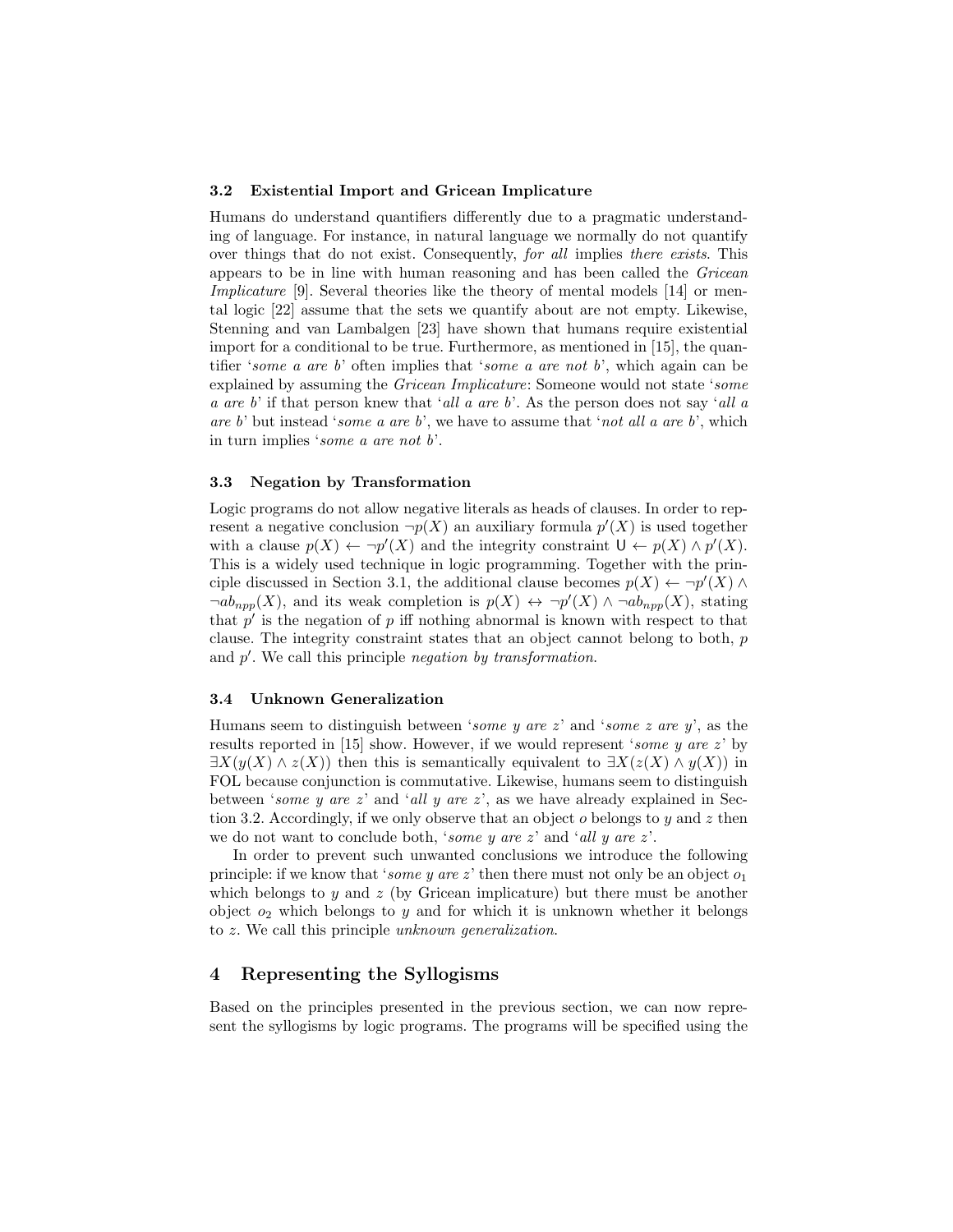predicates y and z and depending on the figures shown in Table 2:  $yz$  must be replaced by ab, ba, cb or bc.

# 4.1 All (A)

'All y are z' is represented by the program  $\mathcal{P}_{Ayz}$  which consists of the following clauses:

$$
z(X) \leftarrow y(X) \land \neg ab_{yz}(X)
$$
  
\n
$$
ab_{yz}(X) \leftarrow \perp
$$
  
\n
$$
y(o) \leftarrow \top
$$

The first two clauses are obtained by applying the principle of using licenses for inferences. The last clause follows by the principle of Gricean implicature, where o is the object which is assumed to exist for y. The least L-model for  $wc\mathcal{P}_{Avg}$  is

$$
\langle \{y(o), z(o)\}, \{ab_{yz}(o)\}\rangle.
$$

## 4.2 No (E)

'No y are z' is represented by the program  $\mathcal{P}_{Eyz}$  which consists of the following clauses:

$$
z'(X) \leftarrow y(X) \land \neg ab_{ynz}(X)
$$
  
\n
$$
ab_{ynz}(X) \leftarrow \bot
$$
  
\n
$$
z(X) \leftarrow \neg z'(X) \land \neg ab_{nzz}(X)
$$
  
\n
$$
y(o) \leftarrow \top
$$
  
\n
$$
ab_{nzz}(o) \leftarrow \bot
$$

In addition we need the integrity constraint

$$
U \leftarrow z(X) \land z'(X).
$$

The first two clauses are obtained by applying the principle of using licenses for inferences, where  $z'$  is an auxiliary predicate symbol used to denote the negation of z. This auxiliary predicate is formally related to z by the third clause applying the principle of negation by transformation. In addition, this principle enforces the integrity constraint. The fourth clause of  $\mathcal{P}_{Eyz}$  follows by the principle of Gricean implicature.

The last clause cannot be generalized to all  $X$ , because otherwise we allow conclusions by double negation. For example, consider the case where there is some  $o'$  for which  $y(o')$  is false due to some clause being part of another premise. In this case, the first clause will enforce the falsehood of  $z'(o')$ . Now, if  $ab_{nzz}(X) \leftarrow \perp$  would hold, then  $ab_{nzz}(o')$  would be false and, consequently, by the third clause,  $z(o')$  would be true. In other words,  $z(o')$  follows by the negation of  $y(o')$ , which in turn is responsible for the negation of  $z'(o')$ . Even though this might be logically reasonable, the empirical results indicate that participants do not infer conclusions based on double negation. Therefore, we decided to restrict  $ab_{nzz}(o) \leftarrow \perp$  to the objects occurring in  $\mathcal{P}_{Eyz}$ .

The least L-model for  $wc\mathcal{P}_{Eyz}$  is

$$
\langle \{y(o), z'(o)\}, \{ab_{ynx}(o), ab_{nzz}(o), z(o)\}\rangle.
$$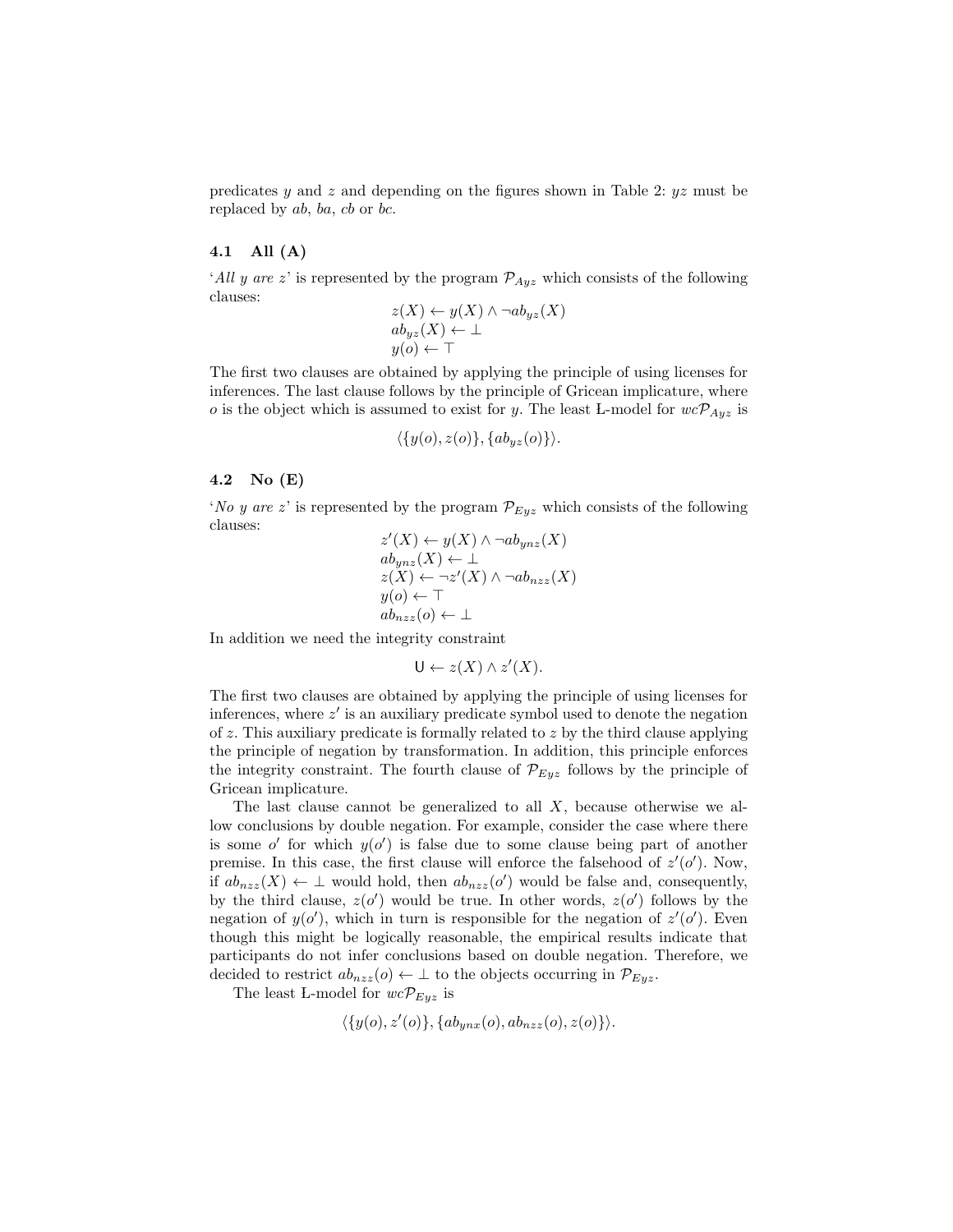## 4.3 Some (I)

'Some y are z' is represented by the program  $\mathcal{P}_{Iyz}$  which consists of the following clauses:

$$
z(X) \leftarrow y(X) \land \neg ab_{yz}(X)
$$
  
\n
$$
ab_{yz}(o_1) \leftarrow \perp
$$
  
\n
$$
y(o_1) \leftarrow \top
$$
  
\n
$$
y(o_2) \leftarrow \top
$$

The first two clauses are again obtained by the principle of using licenses for inferences. However, the abnormality predicate is restricted to the object  $o_1$ , which is assumed to exist by the principle of Gricean implicature (see third clause). The fourth clause is obtained by the principle of unknown generalization. The least L-model of  $wc\mathcal{P}_{Iyz}$  is

$$
\langle \{y(o_1), y(o_2), z(o_1)\}, \{ab_{yz}(o_1)\}.
$$

Note that nothing is stated in  $\mathcal{P}_{Iyz}$  about  $ab_{yz}(o_2)$ . Accordingly,  $z(o_2)$  stays unknown in the least L-model.

## 4.4 Some Are Not (O)

'Some y are not z' is represented by the program  $\mathcal{P}_{Oyz}$  which consists of the following clauses:

$$
z'(X) \leftarrow y(X) \land \neg ab_{ynz}(X)
$$
  
\n
$$
ab_{ynz}(o_1) \leftarrow \bot
$$
  
\n
$$
z(X) \leftarrow \neg z'(X) \land \neg ab_{nzz}(X)
$$
  
\n
$$
y(o_1) \leftarrow \top
$$
  
\n
$$
y(o_2) \leftarrow \top
$$
  
\n
$$
ab_{nzz}(o_1) \leftarrow \bot
$$
  
\n
$$
ab_{nzz}(o_2) \leftarrow \bot
$$

In addition, we need the integrity constraint

$$
U \leftarrow z(X) \land z'(X).
$$

The first four clauses as well as the integrity constraints are derived as in the program  $\mathcal{P}_{Eyz}$  except that object  $o_1$  is used instead of o and  $ab_{ynz}$  is restricted to  $o_1$  like in  $\mathcal{P}_{Iyz}$ . The fifth clause of  $\mathcal{P}_{Oyz}$  is obtained by the principle of unknown generalization. The last two clauses are again not generalized to all objects for the same reason as previously discussed in Section 5.2 for the representation of **E.** The least L-model for  $wc \mathcal{P}_{Oyz}$  is

$$
\langle \{y(o_1), y(o_2), z'(o_1)\}, \{ab_{ynz}(o_1), ab_{nzz}(o_1), ab_{nzz}(o_2), z(o_1)\}\rangle.
$$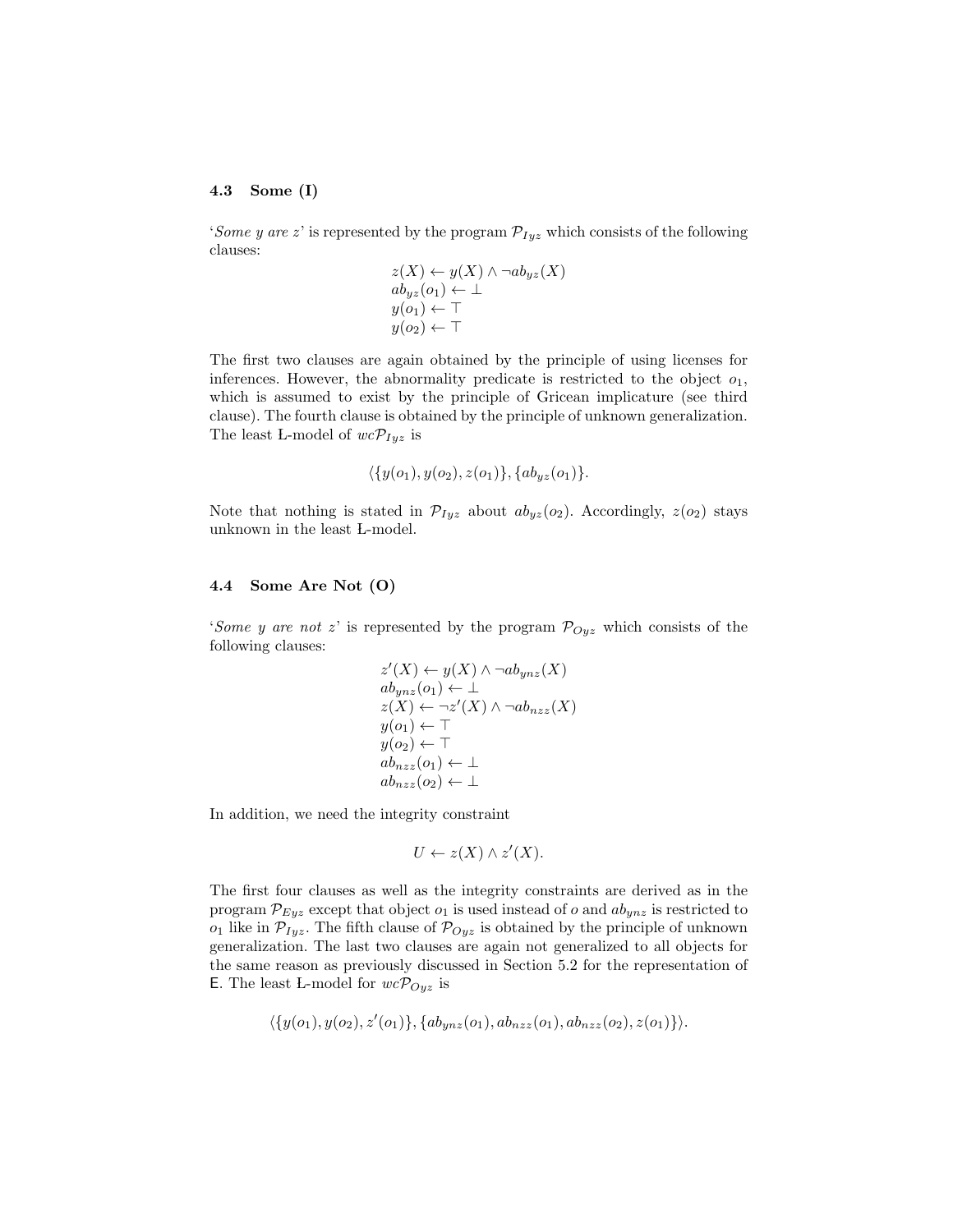## 5 Entailment of Syllogisms

We can now combine the proposed representations with respect to the figures in Table 2. In doing so, we replace  $yz$  by  $ab$ ,  $ba$ ,  $cb$  or  $bc$ . In addition, we may need to rename objects such that different objects are referred to in the representations of different syllogisms. Thereafter, we compute the least L-model of the obtained programs and check which syllogisms hold in this model.

However, we have not yet defined when a syllogism holds given a program  $P$ . These definitions will be developed in this section.

One should observe that [15] does not contain a formal definition for the entailment of syllogisms. They use first-order theory as a normative theory, i.e., they test if the conclusions drawn by the participants are correct with respect to a first-order representation of a syllogism. In the following an entailment regarding the weak completion semantics is presented, where  $yz$  is to be replaced by  $ab$ ,  $ba, cb, bc, ac, or ca.$ 

#### 5.1 All (A)

 $P \models Ayz$  iff there exists an object o such that  $P \models_{wcs} y(o)$  and for all objects o we find that if  $\mathcal{P} \models_{wcs} y(o)$  then  $\mathcal{P} \models_{wcs} z(o) \land \neg ab_y z(o)$ .

The existence of an object  $o$  belonging to  $y$  is due to the principle of Gricean implicature. Moreover, all objects belonging to  $y$  must belong to  $z$ . The requirement that  $\neg ab_{uz}(o)$  is also entailed is a technical one which is based on the principle of licences for inferences. We may omit these abnormalities to obtain the following alternative definition.

 $\mathcal{P} \models' Ayz$  iff there exists an object o such that  $\mathcal{P} \models_{wcs} y(o)$  and for all objects o we find that if  $P \models_{wcs} y(o)$  then  $P \models_{wcs} z(o)$ .

## 5.2 No (E)

 $P \models Eyz$  iff there exists an object o such that  $P \models_{wcs} y(o)$  and for all objects o we find that if  $\mathcal{P} \models_{wcs} y(o)$  then  $\mathcal{P} \models_{wcs} z'(o) \land \neg z(o) \land \neg ab_{ynz}(o) \land \neg ab_{nzz}(o)$ .

The existence of an object  $o$  belonging to  $y$  is again due to the principle of Gricean implicature. Moreover, all objects  $o$  belonging to  $y$  must not belong to z and, hence,  $\neg z(o)$  must be entailed. The remaining entailed formulas are due to the principles of negation by transformation and of licenses for inferences. We may omit these formulas to obtain the following alternative definition.

 $\mathcal{P} \models' Eyz$  iff there exists an object o such that  $\mathcal{P} \models_{wcs} y(o)$  and for all objects o we find that if  $\mathcal{P} \models_{wcs} y(o)$  then  $\mathcal{P} \models_{wcs} \neg z(o)$ .

## 5.3 Some (I)

 $P \models Iyz$  iff there exists an object  $o_1$  such that  $P \models_{wcs} y(o_1) \wedge z(o_1) \wedge \neg ab_{yz}(o_1)$ and there exists an object  $o_2$  such that  $\mathcal{P} \models_{wcs} y(o_2)$  and  $\mathcal{P} \not\models_{wcs} z(o_2) \land$  $\neg ab_{yz}(o_2)$ .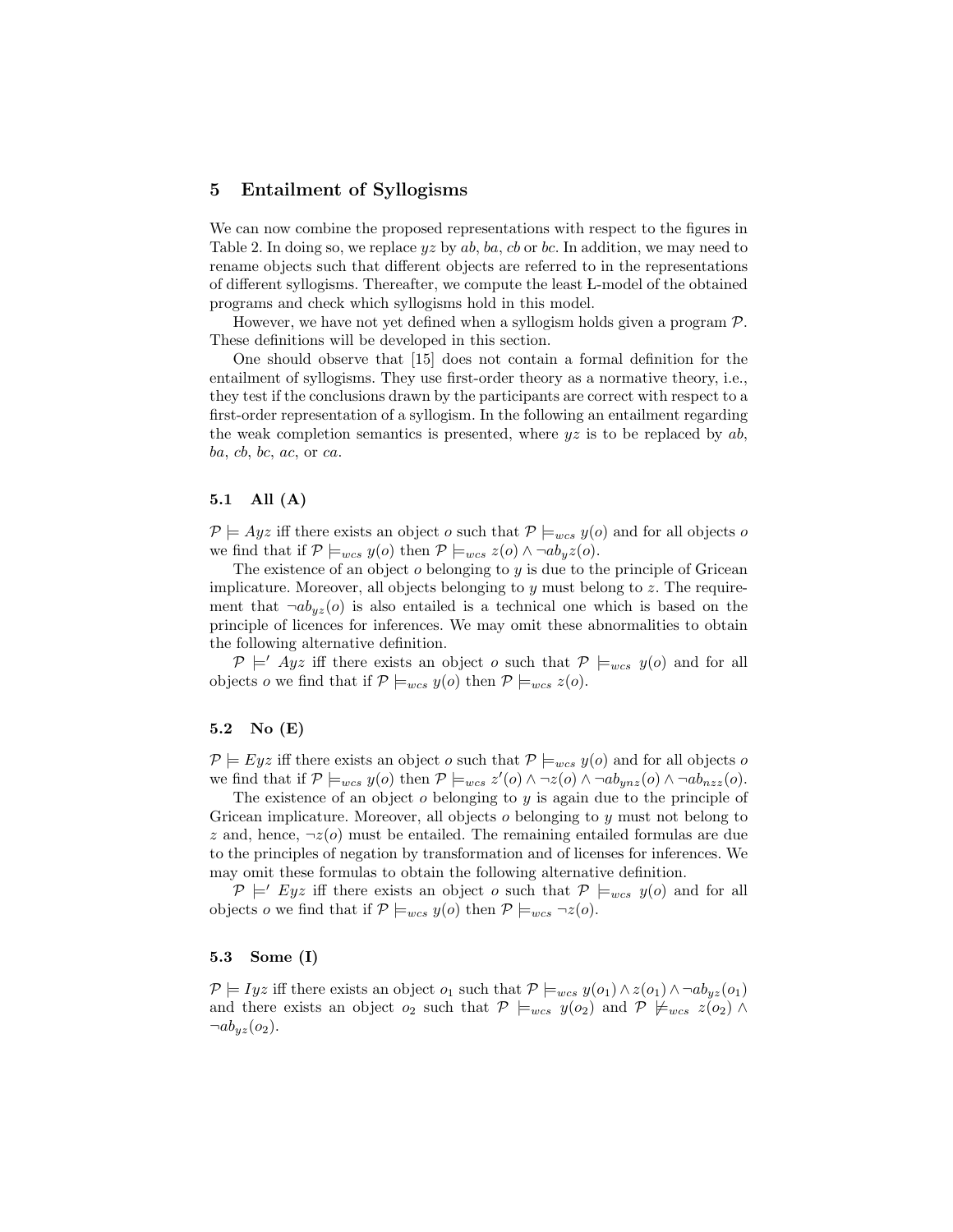The existence of an object  $o_1$  belonging to y is again due to the principle of Gricean implicature. This object  $o_1$  must also belong to z. In addition, there must be another object  $o_2$  belonging to y for which it is unknown whether it belongs to  $z$  due to the principle of unknown generalization. The abnormality predicates  $\neg ab_{yz}(o_1)$  and  $\neg ab_{yz}(o_2)$  are again due to the principle of licenses for inferences. We may omit these abnormalities to obtain the following alternative definition.

 $\mathcal{P} \models' Iyz$  iff there exists an object  $o_1$  such that  $\mathcal{P} \models_{wcs} y(o_1) \wedge z(o_1)$  and there exists an object  $o_2$  such that  $P \models_{wcs} y(o_2)$  and  $P \not\models_{wcs} z(o_2)$ .

## 5.4 Some Are Not (O)

 $P \models Oyz$  iff there exists an object  $o_1$  such that  $P \models_{wcs} y(o_1) \wedge z'(o_1) \wedge \neg z(o_1) \wedge z'(o_2)$  $\neg ab_{ynz}(o_1) \wedge \neg ab_{nzz}(o_1)$  and there exists an object  $o_2$  such that  $\mathcal{P} \models_{wcs} y(o_2)$ and  $\mathcal{P} \not\models_{wcs} z'(o_2) \wedge \neg z(o_2) \wedge \neg ab_y n z(o_2) \wedge \neg ab_{nzz}(o_2).$ 

This case combines E and I. First of all, there must be an object  $o_1$  which belongs to  $y$  and does not belong to  $z$ . Moreover, there must be another object  $o_2$  which belongs to y and for which it is unknown whether it belongs to z. If we omit the abnormalities and the auxiliary predicate  $z'$  the following alternative definition is obtained.

 $\mathcal{P} \models' Oyz$  iff there exists an object  $o_1$  such that  $\mathcal{P} \models_{wcs} y(o_1) \land \neg z(o_1)$  and there exists an object  $o_2$  such that  $\mathcal{P} \models_{wcs} y(o_2)$  and  $\mathcal{P} \not\models_{wcs} \neg z(o_2)$ .

### 5.5 No Valid Conclusion (NVC)

When we can not conclude any of the previous moods, then we derive from  $\mathcal P$ that no valid conclusion holds.

# 6 Predictions by the Weak Completion Semantics

Combining the syllogisms representation and entailment rules explained before we accomplished an average of 85% accuracy in our predictions. In 9 cases we have a perfect match with the answers given by the participants. In 29 cases the match is 89% and in 21 cases the match is 78%. The five cases left, have a match of 67%.

First, we will explain how the accuracy of the predictions is computed in general. After that we will show the logic program representation of three syllogisms with different predictions accuracy, and compare their results with the data from human experiments taken from [15]. In those experiments people were asked to infer conclusions about the predicates  $a$  and  $c$  from a syllogism built according to the figures in Table 2. Therefore, in our predictions we only consider entailment of syllogisms between those two predicates, a and c.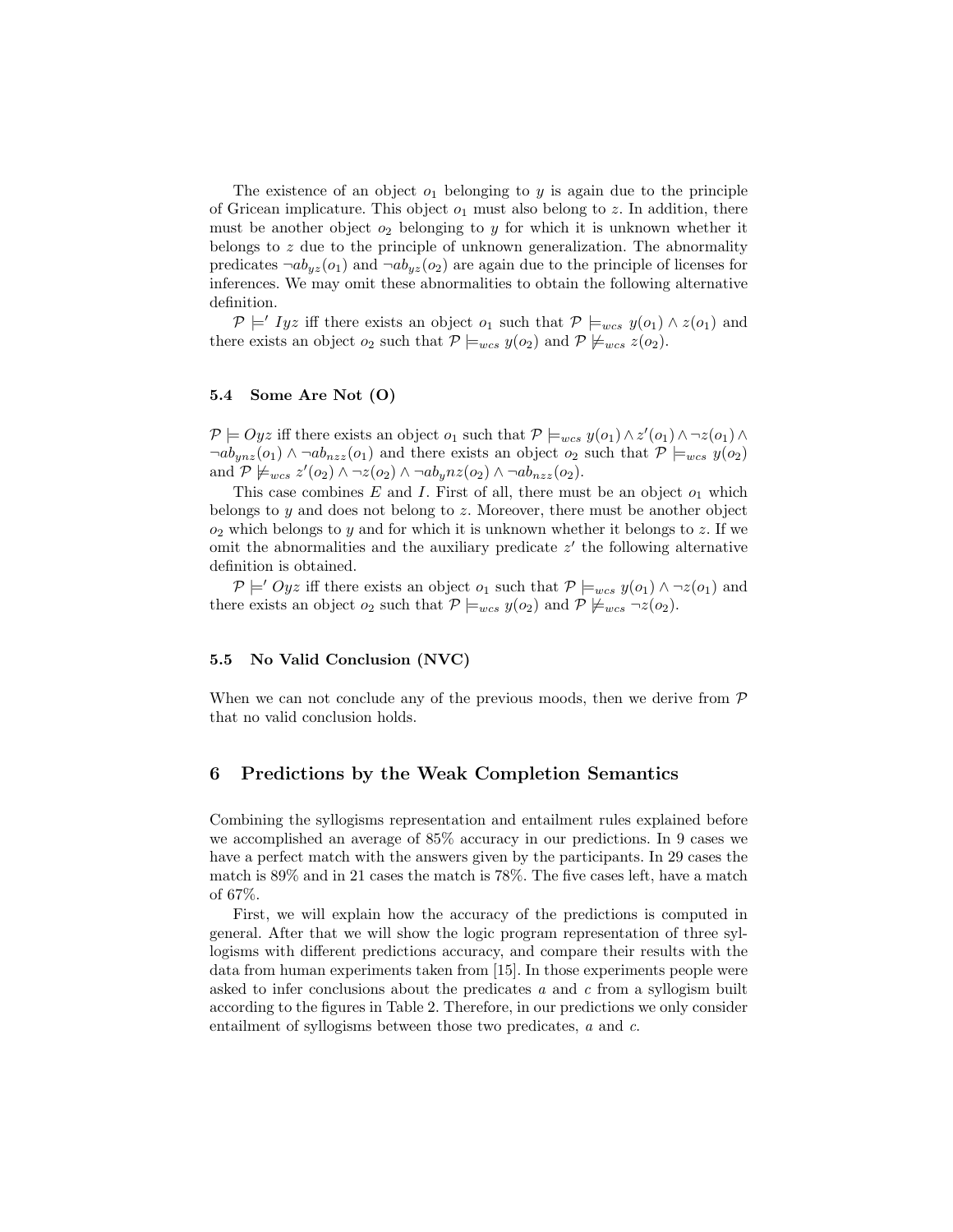#### 6.1 Accuracy of Predictions

We have nine different answer possibilities for each of the 64 syllogisms:

Aac, Eac, Iac, Oac, Aca, Eca, Ica, Oca and NVC.

For every syllogism, we define a list of length 9 for the predictions of the weak completion semantics, where the first element represents Aac, the second element represents Eac, and so forth. When Aac is predicted under the weak completion semantics for a given syllogism, then the value of the first element of this list is a 1, otherwise it is a 0, and the same holds for the other eight elements in the list (representing the other eight answer possibilities). Analogously, for every syllogism we define a list of the participants' conclusions of length 9 containing either 1 or 0 for all nine answer possibilities, depending on whether the majority concluded Aac, Eac, and so forth. For each syllogism we then simply compare each element of both lists as follows, where  $i$  is the *i*th element of both lists:

 $\text{COMP}(i) = \begin{cases} 1 \\ 0 \end{cases}$ 1 if both lists have the same value for the ith element 0 otherwise

The matching percentage of this syllogism is then computed by  $\sum_{i=1}^{9} \text{COMP}(i)/9$ . Note that the percentage of the match does not only take in account when the weak completion semantics correctly predicts a conclusion, but also whenever it correctly rejected a conclusion. The average percentage of accuracy is then simply the average of the matching percentage of all 64 syllogisms.

## 6.2 OA4 - Perfect Match (1.00)

The syllogism OA4 is obtained by combining the last and the first mood in Table 1 according to the figure 4 in Table 2. It can be read as:

> First Premise Oba 'Some b are not a' Second Premise Abc 'All b are c'

The program  $P_{OAA}$  representing the two premises is obtained as the union of the programs  $\mathcal{P}_{Oba}$  (obtained from  $\mathcal{P}_{Oyz}$  by replacing y and z by b and a, respectively) and  $\mathcal{P}_{Abc}$  (obtained from  $\mathcal{P}_{Ayz}$  by replacing y and z by b and c, respectively). In addition, the constant  $o$  occurring in  $P_{Abc}$  has been replaced by  $o_3$ .  $\mathcal{P}_{\text{OAA}}$  consists of the following clauses:

$$
a'(X) \leftarrow b(X) \land \neg ab_{bna}(X)
$$
  
\n
$$
ab_{bna}(o_1) \leftarrow \bot
$$
  
\n
$$
a(X) \leftarrow \neg a'(X) \land \neg ab_{naa}(X)
$$
  
\n
$$
b(o_1) \leftarrow \top
$$
  
\n
$$
b(o_2) \leftarrow \top
$$
  
\n
$$
ab_{naa}(o_1) \leftarrow \bot
$$
  
\n
$$
ab_{naa}(o_2) \leftarrow \bot
$$
  
\n
$$
c(X) \leftarrow b(X) \land \neg ab_{bc}(X)
$$
  
\n
$$
ab_{bc}(X) \leftarrow \bot
$$
  
\n
$$
b(o_3) \leftarrow \top
$$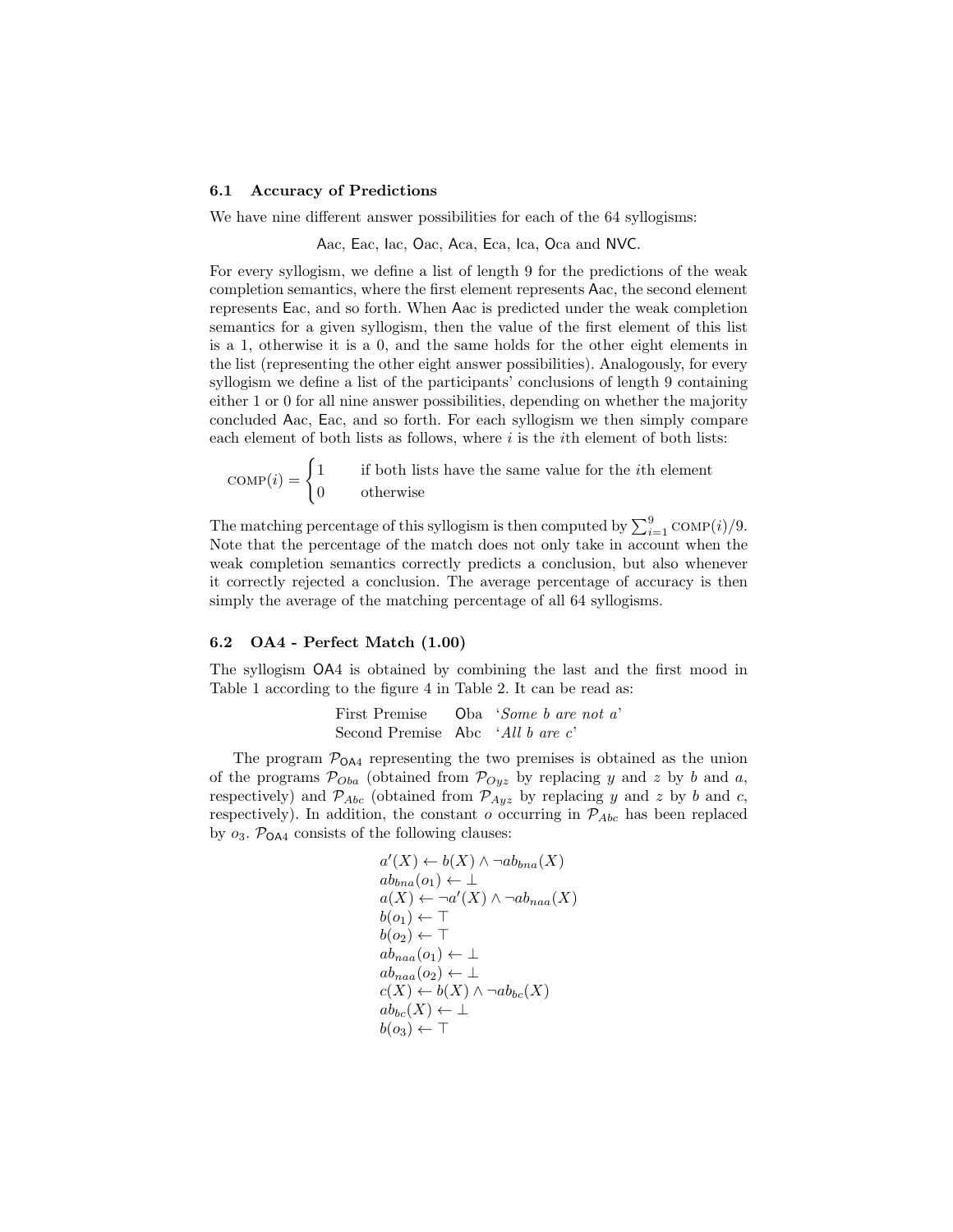The least L-model of  $P_{\text{OA4}}$  is

$$
\langle \{b(o_1), b(o_2), b(o_3), ab_{ca}(o_1), a'(o_1), c(o_1), c(o_2), c(o_3)\},\
$$
  

$$
\{ab_{bna}(o_1), ab_{naa}(o_1), ab_{bc}(o_1), ab_{bc}(o_2), ab_{bc}(o_3), a(o_1)\}\rangle.
$$

This model entails only the conclusion 'some c are not a'. We have an object that is in c and not in a  $(\mathcal{P}_{OA4} \models_{wcs} c(o_1)$  and  $\mathcal{P}_{OA4} \models_{wcs} \neg a(o_1))$  and an object that is in c and it is not known if it is not in a  $(\mathcal{P}_{OA4} \models_{wcs} c(o_2)$  and  $\mathcal{P}_{\mathsf{O}\mathsf{A}4} \not\models_{wcs} \neg a(o_2)$ . This prediction matches perfectly with the answers from the participants.

#### 6.3 EA3 - Worst Match (0.67)

We will discuss now the syllogism EA3, one of the syllogisms with the lowest match (67%). EA3 can be read as:

| First Premise                    | Eab 'No a are $b$ ' |  |  |
|----------------------------------|---------------------|--|--|
| Second Premise Acb 'All c are b' |                     |  |  |

The program  $\mathcal{P}_{EA3}$  representing the two premises is obtained as the union of the programs  $\mathcal{P}_{Eab}$  (obtained from  $\mathcal{P}_{Eyz}$  by replacing y and z by a and b, respectively) and  $P_{\text{A}cb}$  (obtained from  $P_{Eyz}$  by replacing y and z by c and b, respectively). In addition the constant o occurring in  $\mathcal{P}_{\mathsf{E}ab}$  and  $\mathcal{P}_{\mathsf{A}cb}$  have been replaced by  $o_1$ and  $o_2$ , respectively.  $P_{EA3}$  consists of the following clauses:

$$
b'(X) \leftarrow a(X) \land \neg ab_{anb}(X)
$$
  
\n
$$
ab_{anb}(X) \leftarrow \bot
$$
  
\n
$$
b(X) \leftarrow \neg b'(X) \land \neg ab_{nbb}(X)
$$
  
\n
$$
ab_{nbb}(o_1) \leftarrow \bot
$$
  
\n
$$
a(o_1) \leftarrow \top
$$
  
\n
$$
b(X) \leftarrow c(X) \land \neg ab_{cb}(X)
$$
  
\n
$$
ab_{cb}(X) \leftarrow \bot
$$
  
\n
$$
c(o_2) \leftarrow \top
$$

The least L-model of  $\mathcal{P}_{\textsf{EA}3}$  is

 $\langle \{a(o_1), c(o_2), b'(o_1), b(o_2)\},\$  $\{ab_{anb}(o_1), ab_{nbb}(o_1), ab_{anb}(o_2), ab_{nbb}(o_2), ab_{cb}(o_1), ab_{cb}(o_2)\}\rangle.$ 

This model does not entail any conclusion between  $a$  and  $c$ , so our prediction is NVC. Participants concluded both Eac and Eca.

Even though none of the entailed conclusions predicted by the weak completion semantics match to the participants' answers, a match of 67 % is computed. The reason is that we also take into account the correct rejections, i.e. the conclusions that are not entailed, as we have explained in Section 6.1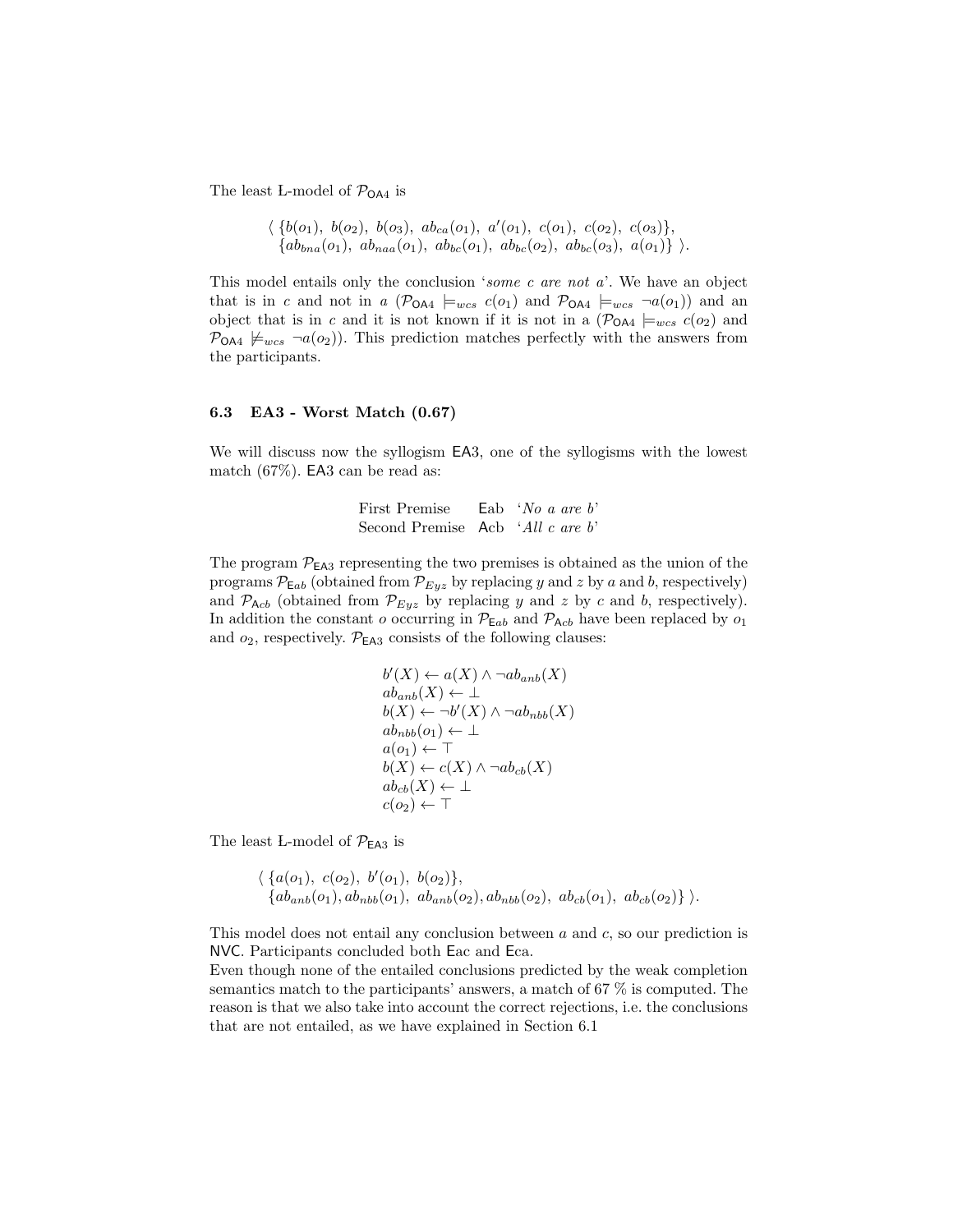## 6.4 AA4 - Partial Match (0.78)

For AA4 we got an accuracy of 78% in our prediction. This syllogism combines two premises in the first mood according to the figure 4. It can be read as:

| First Premise                    | Aba $'All b$ are a' |  |  |
|----------------------------------|---------------------|--|--|
| Second Premise Abc 'All b are c' |                     |  |  |

The program  $\mathcal{P}_{AA4}$  representing the two premises is obtained as the union of programs  $P_{Aba}$  (obtained from  $P_{Ayz}$  by replacing y and z by b and a, respectively) and  $P_{Abc}$  (obtained from  $P_{Ayz}$  by replacing y and z by b and c, respectively). In addition the constant o occurring in  $\mathcal{P}_{\mathsf{A}ba}$  and  $\mathcal{P}_{\mathsf{A}bc}$  have been replaced by  $o_1$ and  $o_2$ , respectively.  $\mathcal{P}_{AA4}$  consists of the following clauses:

$$
a(X) \leftarrow b(X) \land \neg ab_{ba}(X)
$$
  
\n
$$
b(o_1) \leftarrow \top
$$
  
\n
$$
ab_{ba}(X) \leftarrow \bot
$$
  
\n
$$
c(X) \leftarrow b(X) \land \neg ab_{bc}(X)
$$
  
\n
$$
ab_{bc}(X) \leftarrow \bot
$$
  
\n
$$
b(o_2) \leftarrow \top
$$

The least L-model of  $\mathcal{P}_{AAA}$  is

 $\langle \{b(o_1), b(o_2), a(o_1), a(o_2), c(o_1), c(o_2)\},\$  ${ab_{ba}(o_1), ab_{ba}(o_2), ab_{bc}(o_1), ab_{bc}(o_2)}$ .

This model entails both 'all a are c' and 'all c are  $a$ '. We have an object that is in a, and for all objects that are in  $a \left( \mathcal{P} \right) \models_{wcs} a(o_1)$  and  $\mathcal{P} \models_{wcs} a(o_2)$  it holds that they are also in  $c$  ( $\mathcal{P} \models_{wcs} c(o_1)$  and  $\mathcal{P} \models_{wcs} c(o_2)$ ). Analogously this also holds for  $'all\ c\ are\ a'$ . This prediction matches partially with the answers from participants who concluded Aac and NVC.

## 7 Results

We discussed three examples, which we formalized under WCS. The results are summarized and compared to FOL, PSYCOP, the Verbal, and the Mental Model Theory in Table 5. The selected examples are typical in the sense that for some syllogisms the conclusions drawn by the participants and WCS are identical, for some syllogisms the conclusions drawn by the participants and WCS overlap, and for some syllogisms the conclusions drawn by the participants and WCS are disjoint. Moreover, WCS differs from the other cognitive theories.

The overall result with respect to the 64 syllogisms under WCS shows that we can predict 85% of the participants responses. Compared to the other cognitive theories, we achieve the best performance, which closely followed by the Verbal Models Theory (84%) and the Mental Model Theory (83%). It seems natural to compare these theories in more detail and see where their similarities are and where they differ.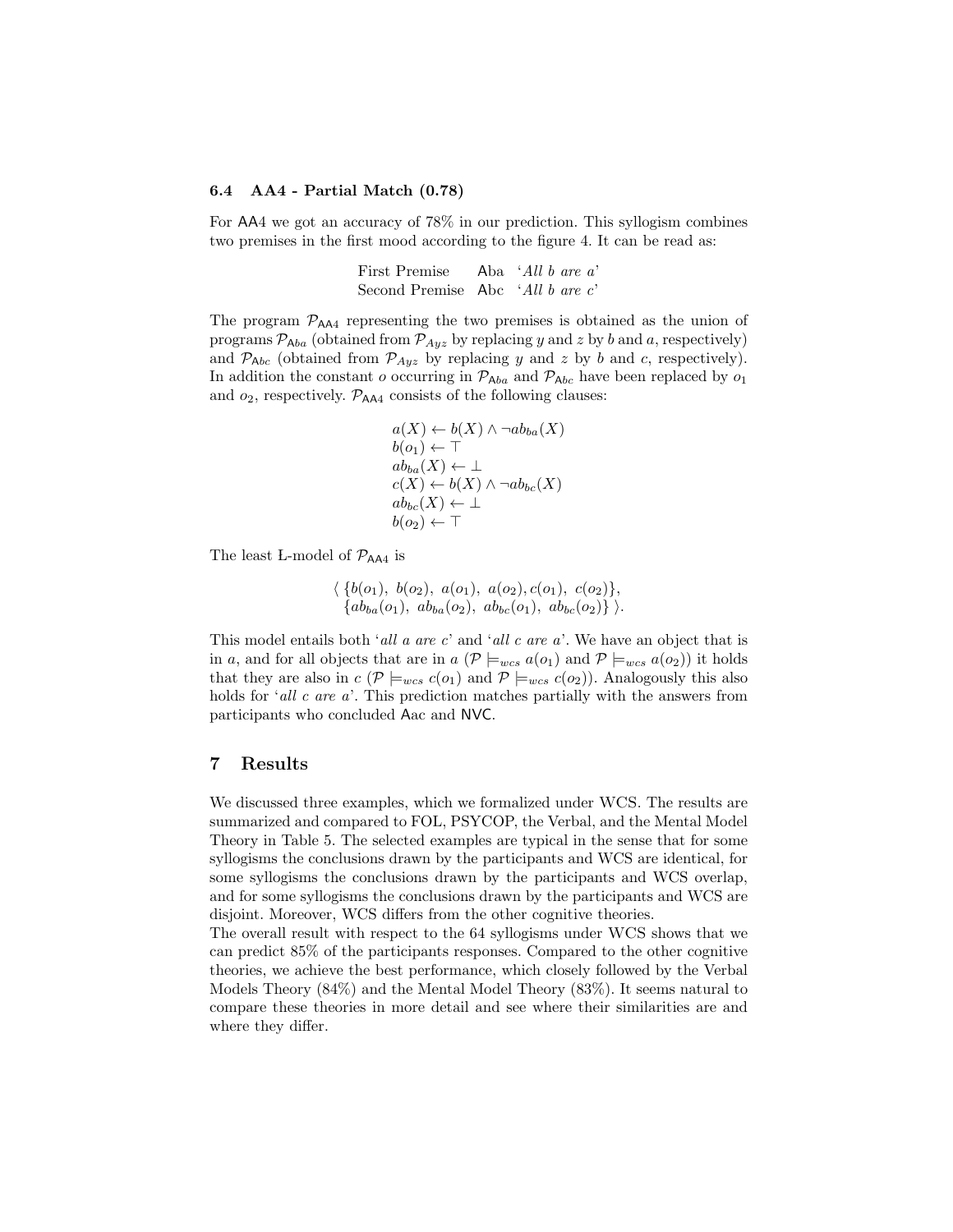|                 | Participants | FOL                  | <b>PSYCOP</b>        | Verbal Models | Mental Models         | WCS         |
|-----------------|--------------|----------------------|----------------------|---------------|-----------------------|-------------|
| OA4             | Oca          | Oca                  | Oca, Ica, Iac        | Ocs, NVC      | Oca, Oac, NVC         | Oca         |
| EA <sub>3</sub> | Eac,<br>Eca  | Eac, Eca<br>Oac, Oca | Eac, Eca<br>Oac, Oca | NVC, Eca      | Eac, Eca              | <b>NVC</b>  |
| AA4             | Aac,<br>NVC  | lac, Ica             | lac, Ica             | NVC, Aca      | Aca, Aac,<br>lac, Ica | Aac,<br>Aca |

Table 5. The conclusions drawn by a significant percentage of participants are highlighted in gray and compared to the predictions of the theories FOL, PSYCOP, Verbal, and Mental Models as well as WCS for the syllogisms OA4, EA3, and AA4.

Another aspect that might be interesting to investigate is whether the combinations of the moods influence how the participants perceive the syllogisms. For instance, it seems that participants give different answers when they consider syllogistic premises of the same mood, especially in the cases for AA and EE, than when they consider syllogistic premises of two different moods. However, this observation needs to be further examined, and can possibly give us more insight about the human reasoning process.

# References

- 1. K. L. Clark. Negation as failure. In H. Gallaire and J. Minker, editors, Logic and Data Bases, volume 1, pages 293–322. Plenum Press, New York, NY, 1978.
- 2. E.-A. Dietz. A computational logic approach to syllogisms in human reasoning. In Claudia Schon Ulrich Furbach, editor, Proceedings of the Workshop on Bridging the Gap between Human and Automated Reasoning on the 25th International Conference on Automated Deduction (CADE-25), pages 17–31. CEUR-WS.org, 2015.
- 3. E.-A. Dietz and S. Hölldobler. A new computational logic approach to reason with conditionals. In F. Calimeri, G. Ianni, and M. Truszczynski, editors, Logic Programming and Nonmonotonic Reasoning, 13th International Conference, LPNMR, volume 9345 of Lecture Notes in Artificial Intelligence, pages 265–278. Springer, 2015.
- 4. E.-A. Dietz, S. Hölldobler, and R. Höps. A computational logic approach to human spatial reasoning. In *IEEE Symposium on Human-Like Intelligence (CIHLI)*, 2015.
- 5. E.-A. Dietz, S. Hölldobler, and L. M. Pereira. On conditionals. In G. Gottlob, G. Sutcliffe, and A. Voronkov, editors, Global Conference on Artificial Intelligence, Epic Series in Computing. EasyChair, 2015.
- 6. E.-A. Dietz, S. Hölldobler, and M. Ragni. A computational logic approach to the suppression task. In N. Miyake, D. Peebles, and R. P. Cooper, editors, Proceedings of the 34th Annual Conference of the Cognitive Science Society, pages 1500–1505, Austin, TX, 2012.
- 7. E.-A. Dietz, S. Hölldobler, and M. Ragni. A computational logic approach to the abstract and the social case of the selection task. In 11th International Symposium on Logical Formalizations of Commonsense Reasoning, 2013.